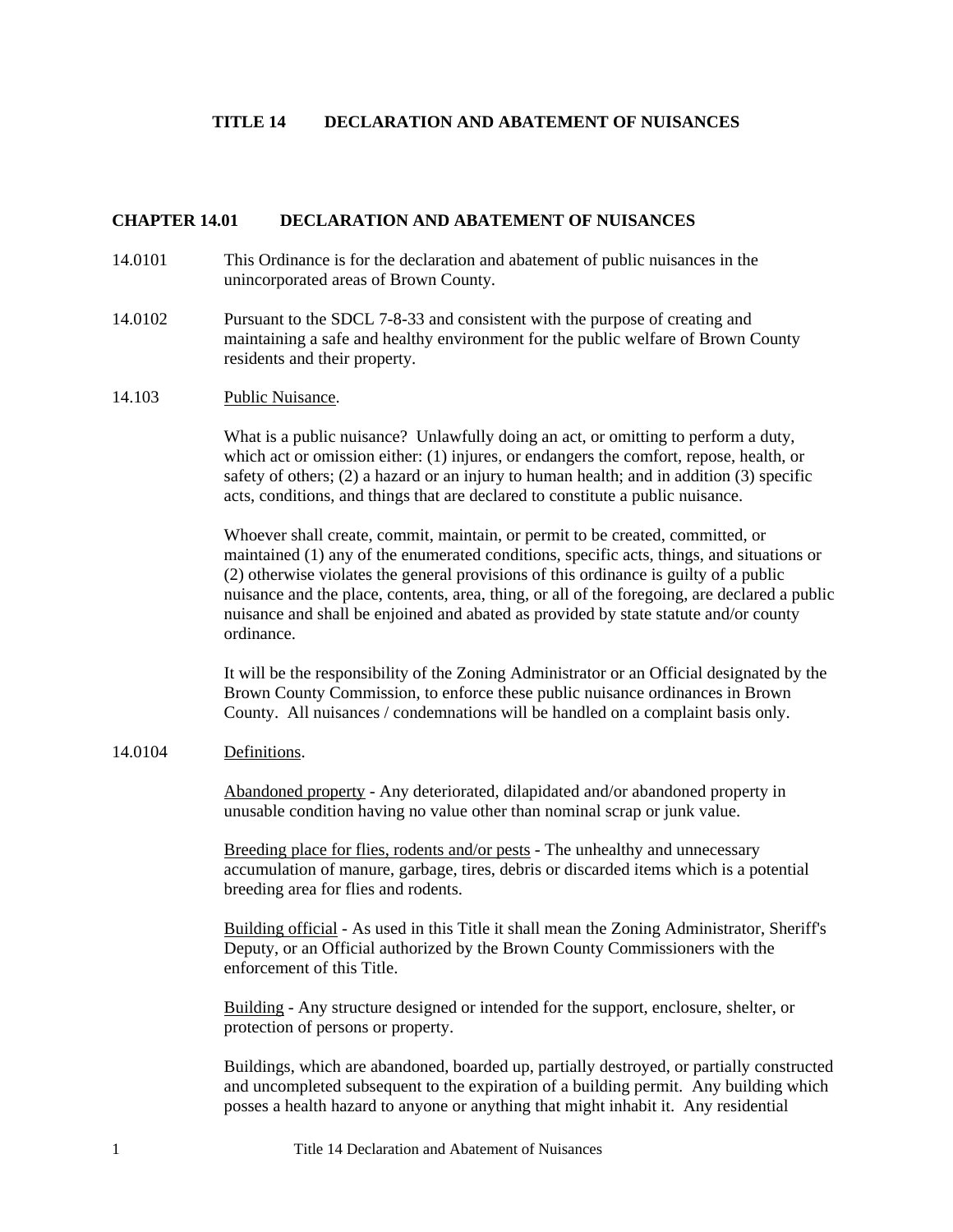structures that are found to be deteriorated to the point that they may endanger or injure a person's life are considered to be a nuisance.

Residential Development Area - An area of land that is located in a residential zoning district or an area consisting of three (3) or more dwelling units within a 500 foot radius.

Premises - A lot or parcel of land, improved or unimproved.

Other - Any like and similar condition or conditions.

## 14.104 Right of Entry.

Whenever necessary to make an inspection to enforce any of the provisions of this Title, or whenever the Official (as defined in Section 14.0104), or an authorized representative has reasonable cause to believe that there exists in any building or upon any premises, any condition which is prohibited under this Title, Official or an authorized representative may enter such building or premises at all reasonable times to inspect the same or to perform any duty imposed by this Title. If such building or premises is occupied, a reasonable effort will be made to locate the owner of the building or premises and demand entry. If such entry is refused, the Zoning Administrator or Official or an authorized representative shall have recourse of every remedy provided by law to secure entry.

No owner or occupant or any other person having charge or care of any building or premises shall fail or neglect, after proper demand made as herein provided, to property permit entry therein for purposes of inspection and examination pursuant to this Title.

### 14.105 Notification.

Whenever notification is given that any condition or conditions prohibited in this Title exist on any premises located in Brown County, the Zoning Administrator or Official or an authorized representative shall give cause to be given, notice to abate the unlawful condition or conditions existing on the premises. Such notice shall be in writing to the person creating, permitting, or maintaining such nuisance to abate the same within a reasonable period of time.

### 14.106 Owner Unknown - Notice Waived.

Whenever the owner, occupant, or agent of any premises in or upon which any nuisance may be found is unknown or cannot be found, the Zoning Administrator or Official shall proceed to abate the nuisance without notice. In either case the expenses of such abatement shall be collected from the person who may have created, caused or suffered such nuisance to exist.

# 14.107 Right of Appeal.

The owner or any person affected shall have the right of appeal to the Brown County Commission for investigation and review of the Zoning Administrators or Official's determination. Such appeal shall be filed in accordance with Title 1, Chapter 1.03 and shall state the objection of the person filing the same, shall be filed with the Zoning Administrator within ten (10) days after the date of posting, publishing, serving, or